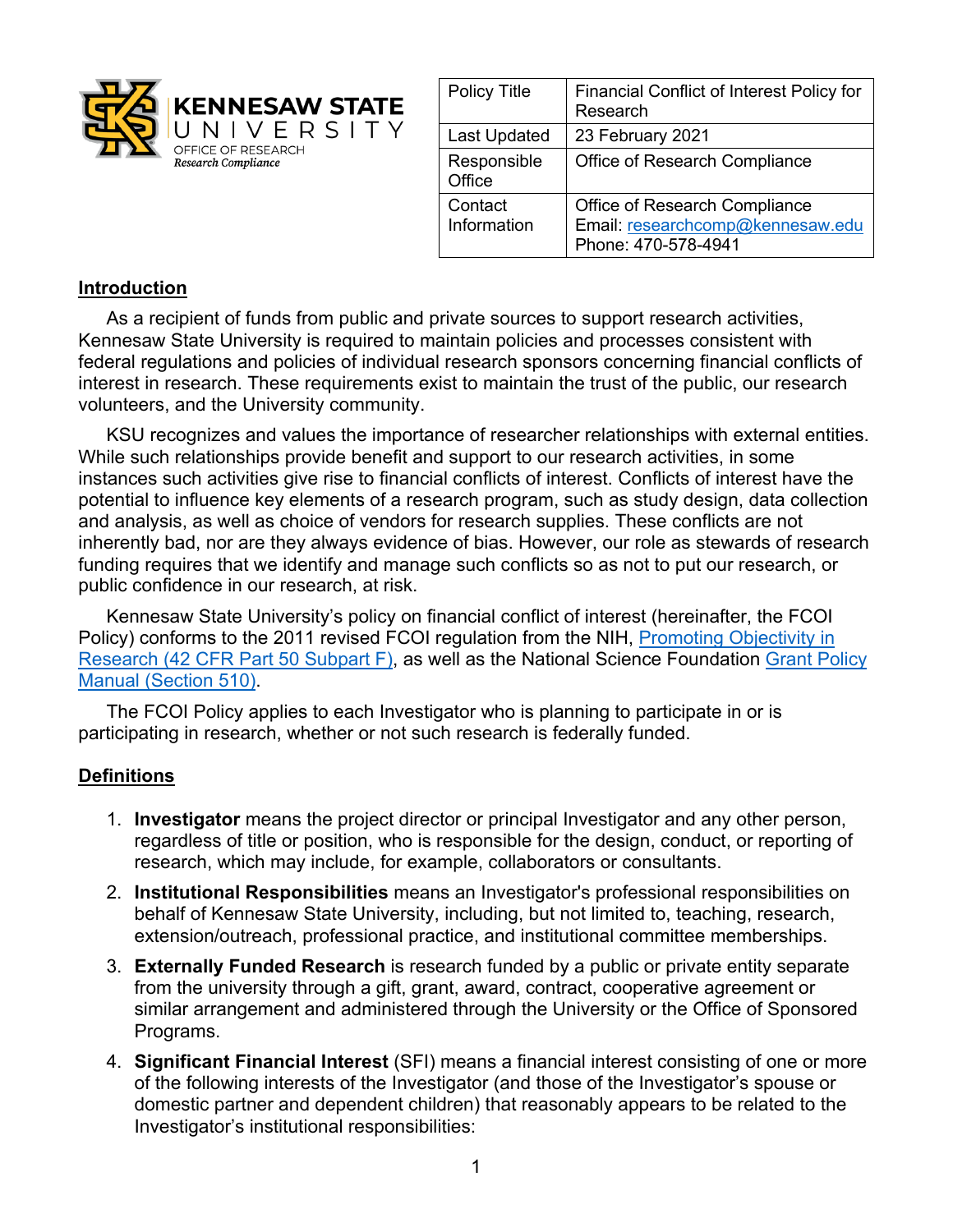- With regard to any publicly traded entity, a significant financial interest exists if the value of any remuneration received from the entity in the twelve (12) months preceding the disclosure and the value of any equity interest in the entity as of the date of disclosure, when aggregated, exceeds \$5,000. For purposes of this definition, remuneration includes salary and any payment for services not otherwise identified as salary (e.g., consulting fees, honoraria, paid authorship); equity interest includes any stock, stock option, or other ownership interest, as determined through reference to public prices or other reasonable measures of fair market value;
- With regard to any non-publicly traded entity, a significant financial interest exists if the value of any remuneration received from the entity in the twelve (12) months preceding the disclosure, when aggregated, exceeds \$5,000, or when the Investigator (or the Investigator's spouse or dependent children) holds any equity interest (e.g., stock, stock option, or other ownership interest); or
- § Intellectual property rights and interests (e.g., patents, copyrights), upon receipt of income related to such rights and interests.
- § Investigators also must disclose any reimbursed travel or travel paid on behalf of the Investigator (i.e., not reimbursed to the Investigator), related to their KSU responsibilities. This disclosure requirement does not apply to travel that is reimbursed or sponsored by a federal, state, or local government agency; a U.S. Institution of higher education as defined at 20 U.S.C. 1001(a), a U.S. academic teaching hospital, a U.S. medical center, or a U.S.-based research institute that is affiliated with a U.S. Institution of higher education.
- The following are excluded from the definition of SFI:
	- § Salary, royalties, or other remuneration paid by KSU to the Investigator if the Investigator is currently employed or otherwise appointed by KSU;
	- Intellectual Property Rights assigned to KSU or the KSU Research & Service Foundation (KSURSF) and agreements to share in royalties related to such rights;
	- Income from investment vehicles, such as mutual funds and retirement accounts, as long as the Investigator does not directly control the investment decisions made in these vehicles;
	- Income from seminars, lectures, or teaching engagements sponsored by a federal, state or local government agency, a U.S. Institution of higher education as defined at 20 U.S.C. 1001(a), a U.S. academic teaching hospital, a U.S. medical center, or a U.S.-based research institute that is affiliated with a U.S. Institution of higher education; or
	- Income from service on advisory committees or review panels for a federal, state or local government agency, a U.S. Institution of higher education as defined at 20 U.S.C. 1001(a), a U.S. academic teaching hospital, a U.S. medical center, or a U.S.-based research institute that is affiliated with a U.S. Institution of higher education.
- 5. **Financial Conflict of Interest** (FCOI) means an SFI that could directly and significantly affect the design, conduct, or reporting of research.
- 6. **Sponsor or financially interested company** of any research conducted by an Investigator is an entity which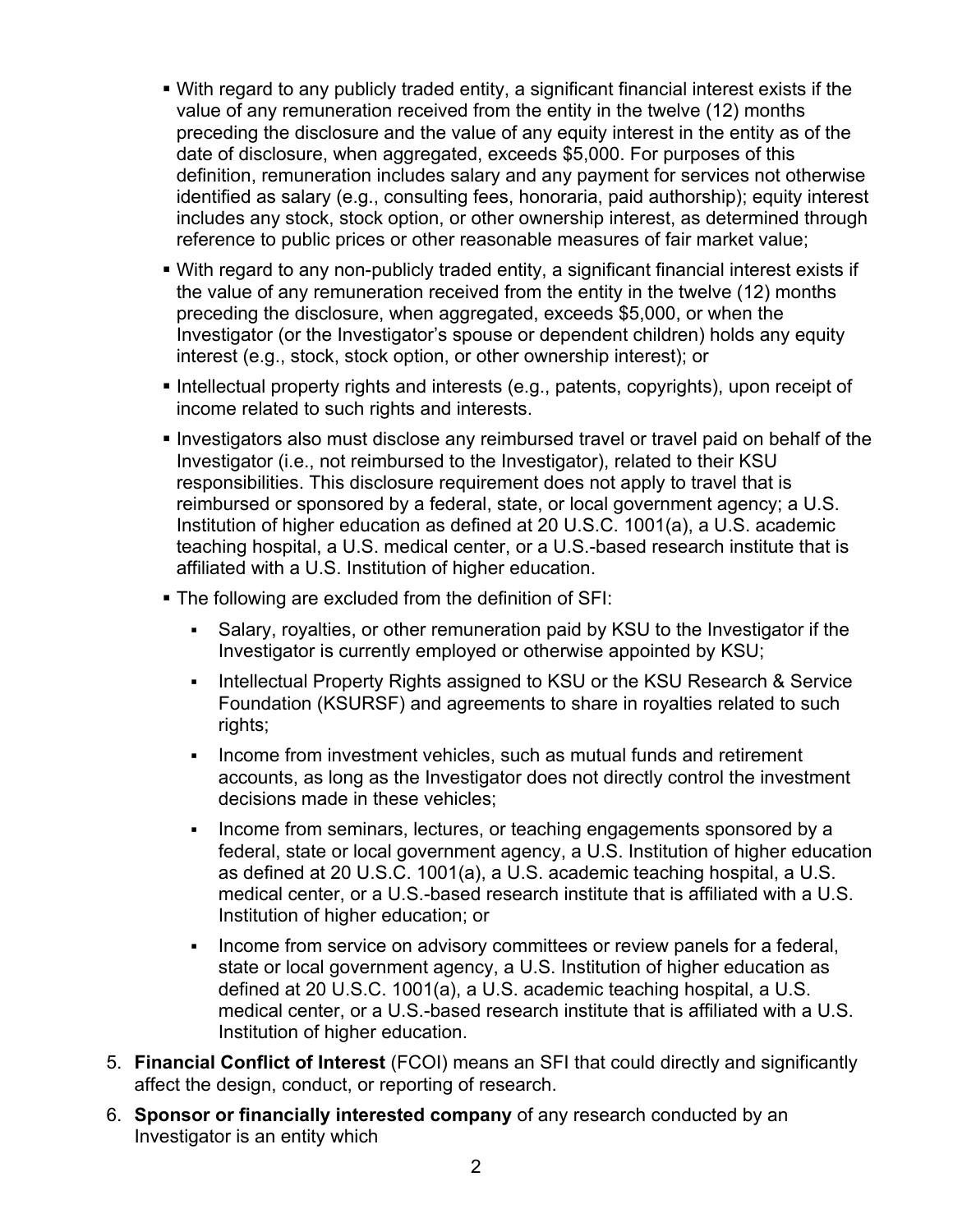- § Funds such research in whole or in part, whether through a gift, contract, or other arrangement
- Supplies devices or other goods that are the subject of such research, or services or other deliverables in connection with the research by a research agreement or otherwise
- § Owns, licenses, or has other contractual interest in a technology investigated in the research
- Acts for or on behalf of another entity, directly or indirectly
- 7. **Public Health Service (PHS) Agencies** include the National Institutes of Health (NIH), Food and Drug Administration (FDA), Centers for Disease Control and Prevention (CDC), Indian Health Service (IHS), Health Resources and Services Administration (HRSA), Substance Abuse and Mental Health Services Administration (SAMHSA), Agency for Healthcare Research and Quality (AHRQ), Centers for Medicare & Medicaid Services (CMS), Administration for Children and Families (ACF), Agency for Toxic Substances & Disease Registry (ATSDR), Office of Global Affairs (OG), Office of the Assistant Secretary for Health (OASH), Office of the Assistant Secretary for Planning & Evaluation (ASPE), Office of the Assistant Secretary for Preparedness & Response (ASPR), Office of Public Health and Science (OPHS), Administration on Aging (AoA), Federal Occupational Health (FOH).
	- § Other sponsors also follow the same policies as PHS agencies. At the time of this policy these include (but may not be limited to) the Alliance for Lupus Research (ALR), the Alpha-1 Foundation, the American Cancer Society (ACS), the American Heart Association (AHA), the American Lung Association (ALA), the Arthritis Foundation (AF), CurePSP, the Juvenile Diabetes Research Foundation (JDRF), the Lupus Foundation of America (LFA), the Patient-Centered Outcome Research Institute (PCORI), Susan G. Komen for the Cure, the Alzheimer's Drug Discovery Foundation (ADDF), the Crohn's and Colitis Foundation (CCF), Johnson & Johnson.

## **Mandatory Training**

Each investigator must complete FCOI training prior to engaging in research related to any externally funded project and at least every four years, and immediately under the following circumstances:

- KSU FCOI policies change in a manner that affects Investigator requirements
- An Investigator is new to KSU
- KSU finds an Investigator noncompliant with its FCOI policy or management plan

Our current training program is offered through the Collaborative Institutional Training Institute (CITI). Investigators must complete the CITI Conflict of Interest module. Researchers need to register for an account with CITI, or log in with an existing account. Instructions for registering, adding an affiliation with KSU, and adding the COI module are available from the Research Compliance website. There are three required modules and one optional module:

• Financial Conflicts of Interest: Overview, Investigator Responsibilities, and COI Rules (15070)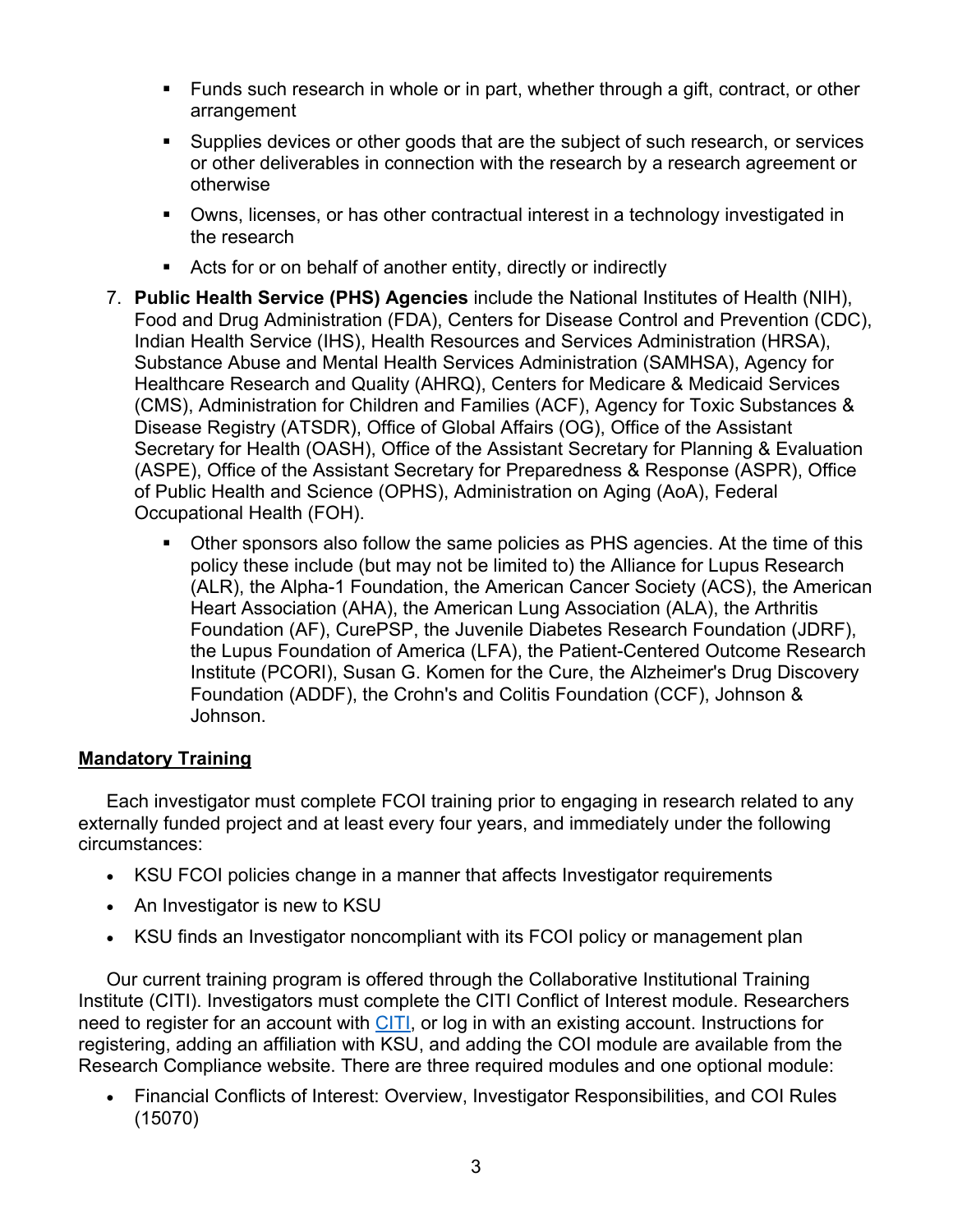- Institutional Responsibilities as They Affect Investigators (15072)
- Conflicts of Commitment and Conscience (15073)
- Institutional Conflicts of Interest (16765) (Optional)

CITI COI training is valid for four years, and then must be refreshed. The current refresher modules include:

- Conflicts of Interest and the PHS Regulations (16950)
- Significant Financial Interests (16951)
- Institutional Obligations As They Affect Investigators (16952)
- COI Management Plans and Noncompliance (16953)

### **Disclosure Procedures**

#### **At Time of External Funding Application**

- Each Investigator, including subrecipient Investigators, if applicable, must do one of the following:
	- Ensure that they have an annual disclosure of SFI filed within the last 12 months via the Cayuse Research Suite; or
	- Submit an updated Research-Based Disclosure to the Office of Research Compliance via the Cayuse Research Suite at time of application (required for NSF proposals regardless of annual disclosure status).

#### **Annually**

• Each Investigator must submit an updated disclosure of SFI at least annually, to be done via the Cayuse Research Suite.

### **At Time of Acquisition**

• Within 30 days: Each Investigator must submit an updated disclosure of SFI within thirty days of discovering or acquiring (e.g., through purchase, marriage, or inheritance) a new SFI.

### **Review of Disclosure Forms**

The Director of Research Compliance will review all disclosure forms and consult with the Vice President for Research (VPR) and Associate Vice President for Research (AVPR), acting as the Financial Conflict of Interest Committee (FCOI Committee). This committee will make the decision on whether a financial conflict of interest exists. The FCOI Committee may solicit expertise and advice from other individuals as needed.

An Investigator's significant financial interest is related to research when the KSU FCOI Committee reasonably determines that the significant financial interest could be affected by the research or is in an entity whose financial interest could be affected by the research. KSU may involve the Investigator in the FCOI Committee's determination of whether a significant financial interest is related to the research.

A financial conflict of interest (FCOI) exists when the KSU FCOI Committee reasonably determines that the significant financial interest could directly and significantly affect the design, conduct, or reporting of the research.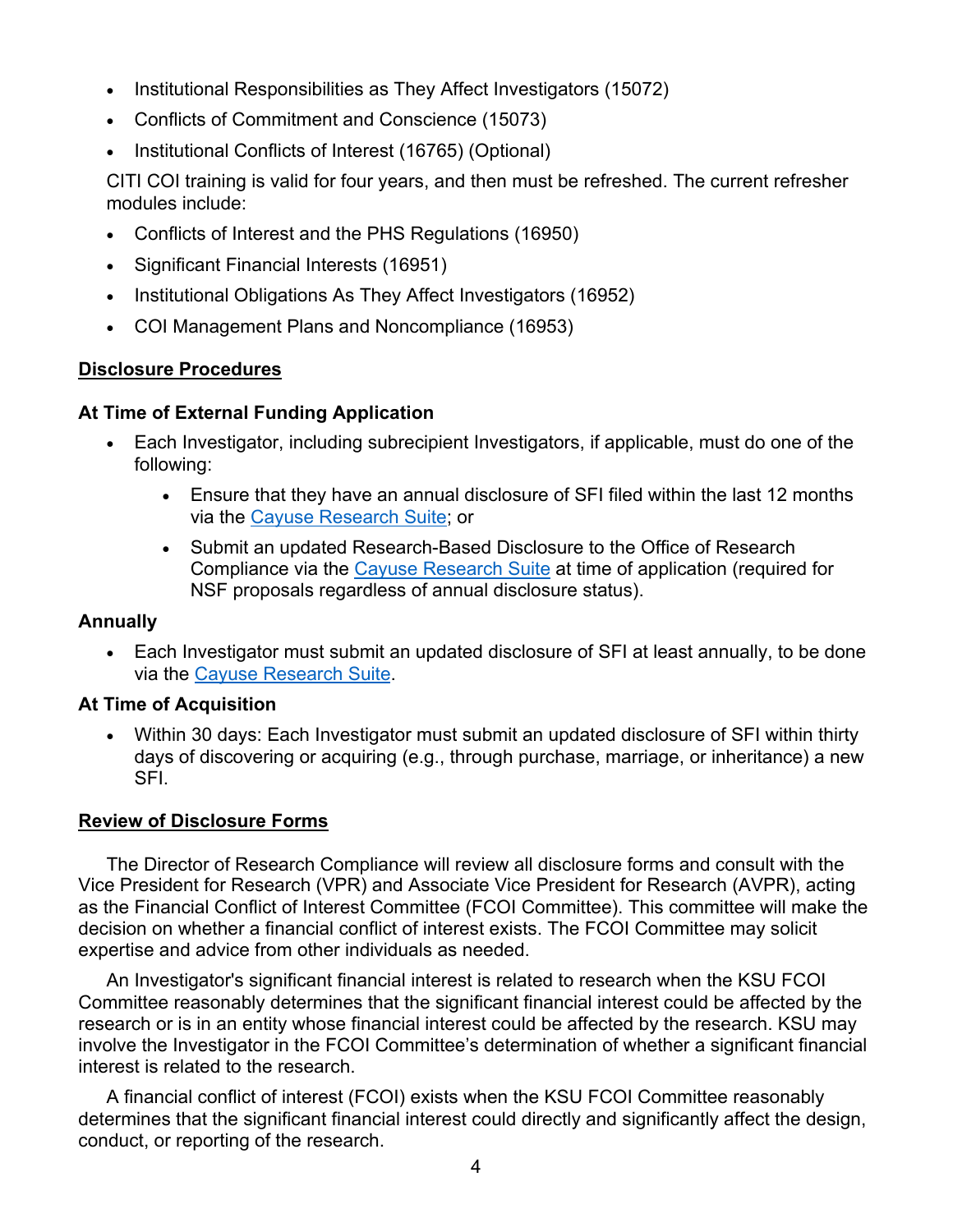## **Management of COIs**

Where an FCOI has been identified, the Office of Research Compliance and/or the FCOI Committee will work with the employee to develop a resolution plan to manage, reduce, or eliminate any actual or potential financial conflict of interest presented by a significant financial interest. Possible approaches include, but are not limited to the following:

- Public disclosure of significant financial interests
- Appointment of independent monitor(s) capable of taking measures to protect the design, conduct, and reporting of the research against bias resulting from the financial conflict of interest
- Modification of the research plan
- Change of personnel or personnel responsibilities or disqualification of personnel from participation in all or a portion of the related project or research
- Reduction or elimination of the significant financial interest (e.g., sale of an equity interest)
- Severance of relationships that create actual or potential financial conflicts

Whenever KSU identifies a significant financial interest that was not disclosed in a timely manner by an Investigator or, for whatever reason, was not previously reviewed by the University, within 60 days the Office of Research Compliance and/or FCOI Committee will: review the significant financial interest; determine whether it is related to the Investigator's institutional responsibilities; determine whether a financial conflict of interest exists; and, if so:

- Implement, on at least an interim basis, a management plan that specifies the actions that have been, and will be, taken to manage such financial conflict of interest going forward
- Within 120 days of the determination of noncompliance, complete a retrospective review of the Investigator's activities to determine whether any research, or portion thereof, conducted during the time period of the noncompliance, was biased in the design, conduct, or reporting of such research. If necessary, KSU will notify any sponsoring agency or institution, specifying the actions that will be taken to manage the financial conflict of interest going forward. If bias is found, KSU is required to notify the sponsor promptly. KSU may determine that additional interim measures are necessary.

#### **Resolution of FCOI Disputes**

Any dispute, controversy, sanction, or appeal in relation to disclosure, management or elimination of financial conflicts of interest shall be resolved by the Vice President for Research or the FCOI Committee. The VPR/Committee's decision shall be considered final subject to review and modification by the Provost, President, and the University System of Georgia Board of Regents.

### **Violations**

Violators of this policy as determined by the VPR and/or the FCOI Committee may be subject to institutional sanctions up to and including termination of appointment. No penalty involving dismissal from the University or other serious sanction may become effective except in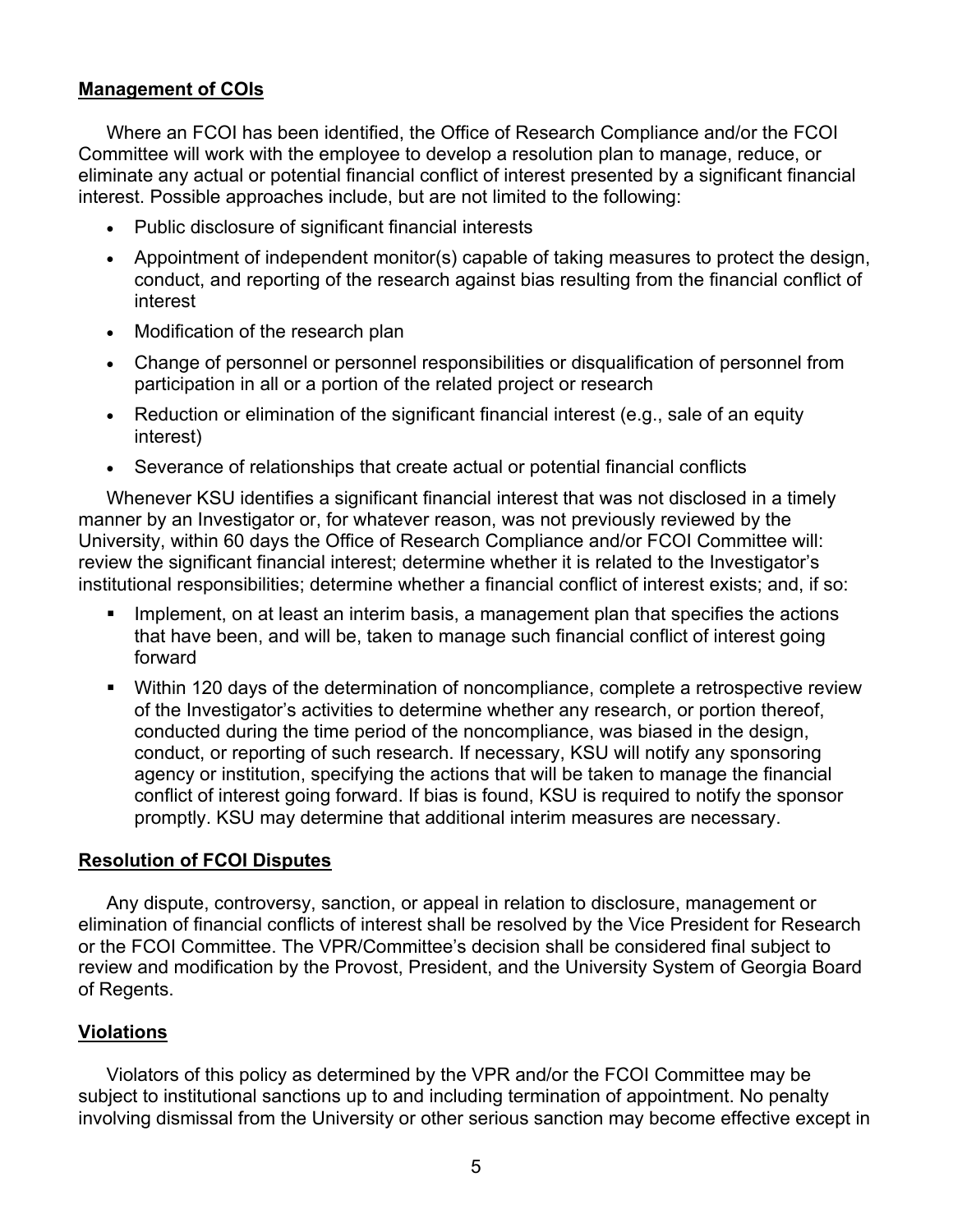accordance with the provisions of the Faculty Handbook and/or College and Departmental bylaws.

# **Reporting of FCOIs**

# **Public Health Service (PHS)-funded Research**

In the event an investigator has a financial conflict of interest related to PHS funding, KSU is required to file certain reports to the PHS funding agency. These reports are completed by the staff of the Office of Research, and do not need to be completed by the investigator. Reports are triggered in the following circumstances.

- Identification of an FCOI: Prior to KSU's expenditure of any funds under a PHS-funded research project, KSU is required to provide to the PHS Awarding Component an FCOI report regarding any Investigator's significant financial interest found by the University to be conflicting and ensure that KSU has implemented a management plan in accordance with the FCOI policy. This report must be filed within 60 days and include the following:
	- Project number
	- Name of Principal Investigator or Project Director
	- Name of the investigator with a conflict
	- Nature of the financial interest (e.g., equity, consulting income, honorarium)
	- Value of the financial interest in dollar ranges (\$0-\$4,999; \$5,000-\$9,999; \$10,000- \$19,999; amounts between \$20,000-\$100,000 by increments of \$20,000; amounts above \$100,000 by increments of \$50,000)
	- A description of how the financial interest relates to the PHS-funded research and the basis for KSU's determination that the financial interest conflicts with such research
	- A description of the key elements of the Institution's management plan
- Annual Report: For any FCOI previously reported by KSU with regard to an ongoing PHS-funded research project, the University shall provide to the PHS Awarding Component an annual FCOI report that addresses the status of the financial conflict of interest and any changes to the management plan for the duration of the PHS-funded research project. The annual FCOI report will specify whether the financial conflict is still being managed or explain why the financial conflict of interest no longer exists. KSU must provide annual FCOI reports to the PHS Awarding Component for the duration of the project period (including extensions with or without funds) in the time and manner specified by the PHS Awarding Component.
- **Late Certification or Review:** For any significant financial interest that KSU identifies as conflicting subsequent to its initial FCOI report during an ongoing PHS-funded research project (e.g., upon the participation of an Investigator who is new to the research project), within 60 days KSU must provide to the PHS Awarding Component an FCOI report regarding the financial conflict of interest and ensure that KSU has implemented an FCOI management plan.
- Retrospective Review: If the FCOI report involves a significant financial interest that was not disclosed in a timely manner by an Investigator or, for whatever reason, was not previously reviewed or managed, KSU must complete a retrospective review to determine whether any PHS-funded research, or portion thereof, conducted prior to the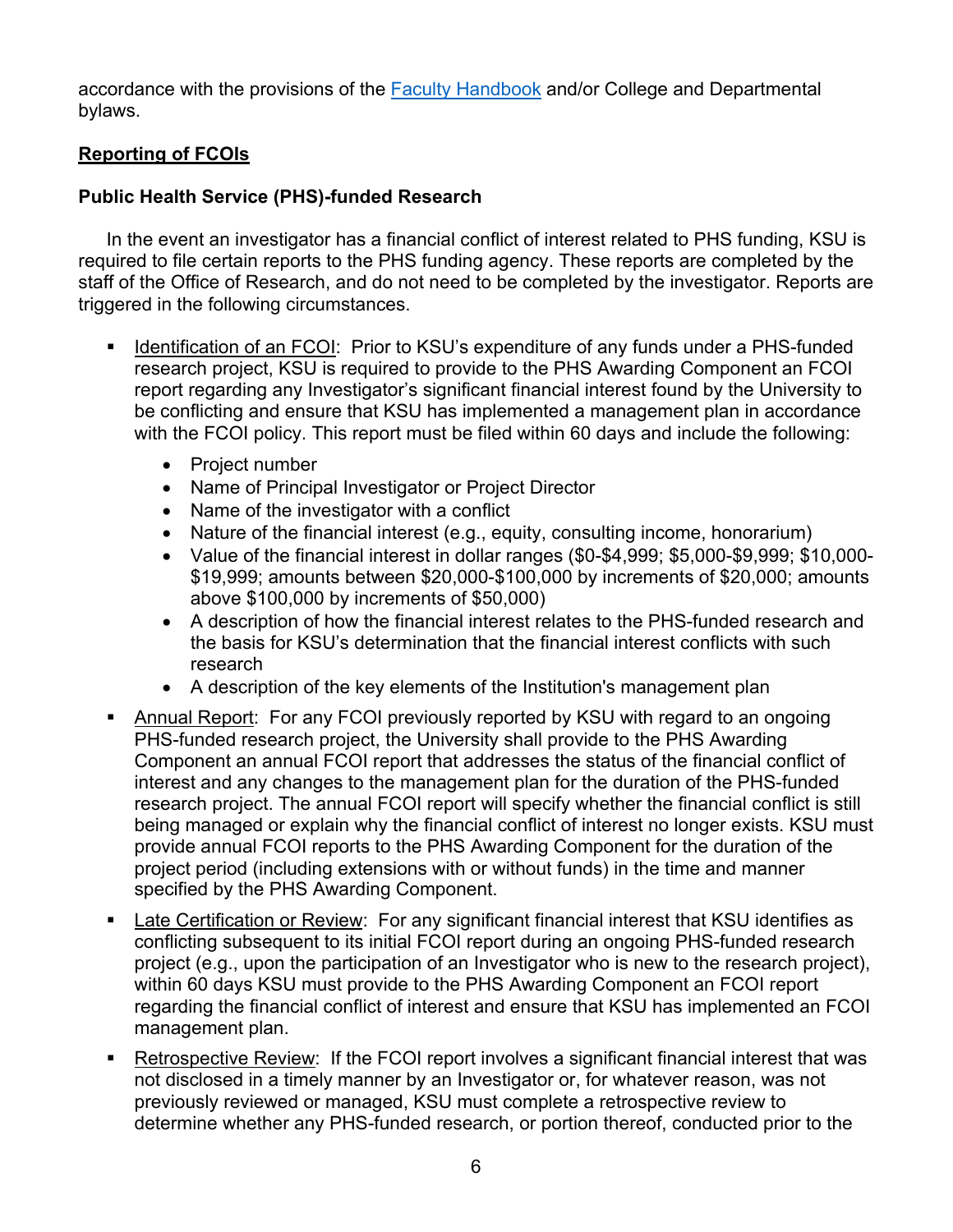identification and management of the financial conflict of interest was biased in the design, conduct, or reporting of such research. If bias is found, KSU is required to notify the PHS Awarding Component promptly and submit a mitigation report to the PHS Awarding Component.

Pursuant to PHS FCOI regulations, prior to spending any funds under a PHS funded research project, KSU will ensure public accessibility, via written response to any requestor within five business days, of information concerning any significant financial interest disclosed to the University that meets the following three criteria:

- 1. The significant financial interest was disclosed and is still held by the senior/key personnel
- 2. KSU determines that the significant financial interest is related to the PHS-funded research
- 3. KSU determines that the significant financial interest is a financial conflict of interest.

The information that must be made available regarding a determined FCOI includes

- Investigator's name
- **EXECT** Investigator's title and role with respect to the research
- § Name of the entity in which the SFI is held
- § Nature of the SFI
- The approximate dollar value of the significant financial interest (dollar ranges are permissible: \$0-\$4,999; \$5,000-\$9,999; \$10,000-\$19,999; amounts between \$20,000- \$100,000 by increments of \$20,000; amounts above \$100,000 by increments of \$50,000), or a statement that the interest is one whose value cannot be readily determined through reference to public prices or other reasonable measures of fair market value

## **National Science Foundation (NSF)-funded Research**

NSF requires each grantee institution employing more than fifty persons to maintain an appropriate written and enforced policy on conflict of interest. Guidance for such policies has been issued by university associations and scientific societies.

An institutional conflict of interest policy should require that each investigator disclose to a responsible representative of the institution all significant financial interests of the investigator (including those of the investigator's spouse and dependent children) (i) that would reasonably appear to be affected by the research or educational activities funded or proposed for funding by NSF; or (ii) in entities whose financial interests would reasonably appear to be affected by such activities.

An institutional policy must ensure that investigators have provided all required financial disclosures at the time the proposal is submitted to NSF. It must also require that those financial disclosures are updated during the period of the award, either on an annual basis, or as new reportable significant financial interests are obtained.

An institutional policy must designate one or more persons to review financial disclosures, determine whether a conflict of interest exists, and determine what conditions or restrictions, if any, should be imposed by the institution to manage, reduce or eliminate such conflict of interest. A conflict of interest exists when the reviewer(s) reasonably determines that a